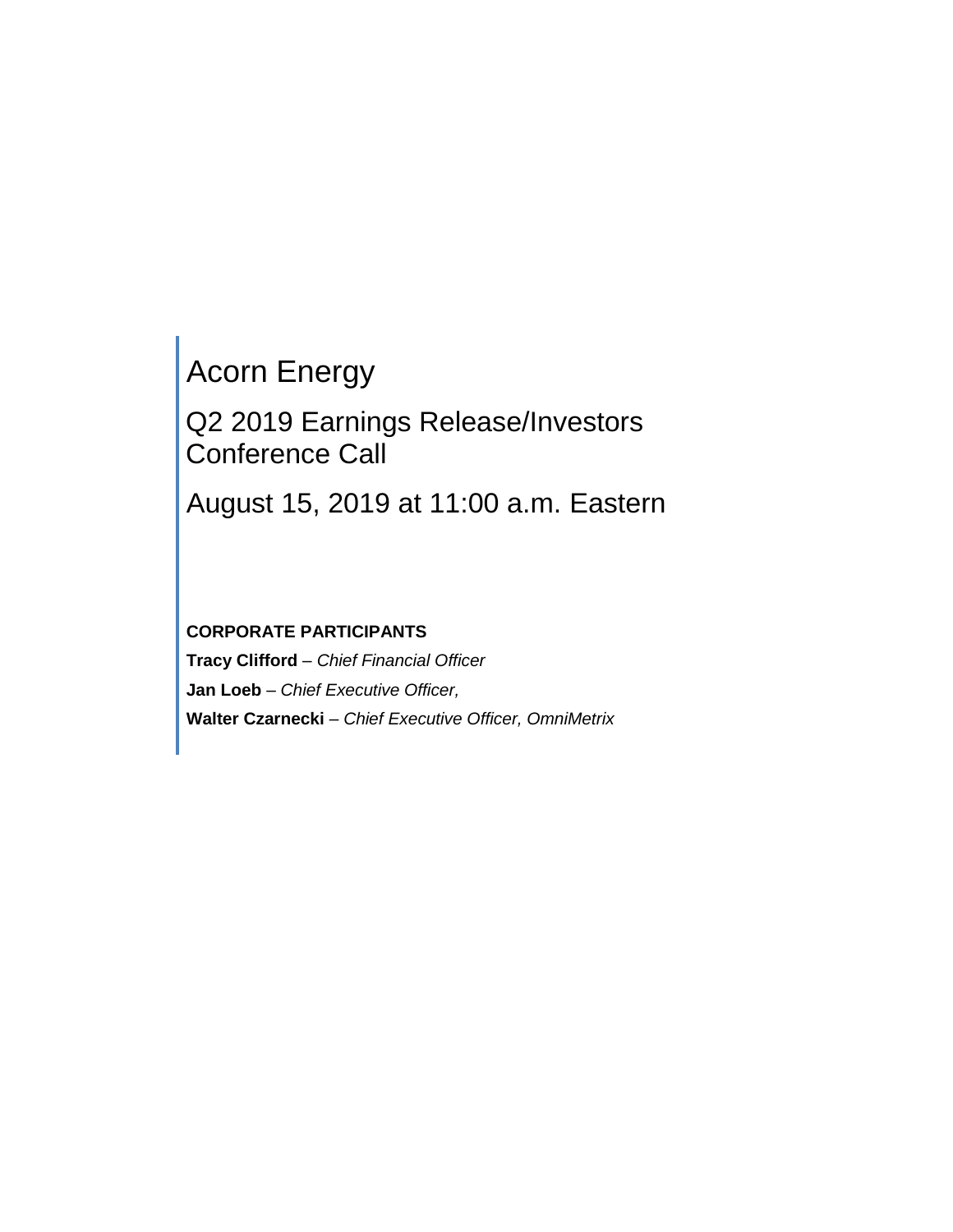# **PRESENTATION**

#### **Operator**

Good day, everyone, and thank you for holding. Welcome to Acorn Energy's Second Quarter 2019 Conference Call. All participants are in a listen-only mode. Should you need assistance, please signal a conference specialist by pressing the star key followed by zero. After today's presentation, there will be an opportunity to ask questions. To ask a question, you may press star, then one on your telephone keypad. To withdraw your question, please press star and then two. Please note that this event is being recorded.

I would now like to turn the conference over to Tracy Clifford, CFO. Please go ahead.

## **Tracy Clifford**

Thank you, and welcome, everyone to today's conference call. As a reminder, many of the statements made in today's prepared remarks are in response to your questions may be forward-looking. These statements are subject to various risks and uncertainties. For example, the operating and financial performance of the company in 2019 and future years is subject to factors, such as risks associated with executing its operating strategy, maintaining high renewal rates, growing its customer base, changes in technology, changes in the competitive environment, financial and economic risks, as well as having access to sufficient capital for growth.

Forward-looking statements are based on management's beliefs, as well as assumptions made using information currently available to management pursuant to the Safe Harbor provisions of the Private Securities Litigation Reform Act of 1995. There are no assurances that Acorn or OmniMetrix will be able to achieve their growth goals in 2019, nor in future years.

The company also undertakes no obligation to disclose any revisions to forward-looking statements to reflect events or circumstances after the date made. A full discussion of the risks and uncertainties that may affect the company is included in Risk Factors on Acorn's Form 10-K as filed with the Securities and Exchange Commission.

With that, I'll hand the call over to Walter Czarnecki, the CEO of OmniMetrix. Walter?

#### **Walter Czarnecki**

Thank you, Tracy, and thank you to everyone for joining today's call. We are pleased to report that during the second quarter 2019 OmniMetrix achieved continued revenue growth, improved gross margins, and an operating profit. Revenue recognized for the quarter on a GAAP basis was \$1.377 million and cash basis sales were \$1.468 million, an increase of 8% over the second quarter of 2018.

As many of you know, we focus on cash basis sales to track the growth of the business. We believe this measure is most reflective of performance of the company, given that in our filed financial statements pursuant to GAAP, we recognize the revenue from our hardware sales and service contracts over three years for hardware, and typically one-to-three years for service contracts, depending on each contract's term.

Our power generation division sales on a cash basis grew by 21% over the prior year period and we remain confident of continued growth at that level. Our smaller Cathodic Protection division sales on a cash basis declined by 35%, which we attribute to the loss of multiple sales people in that division. In recent weeks, we have made several new sales hires, which we believe will bring our Cathodic Protection sales back in line with historical and projected growth rates.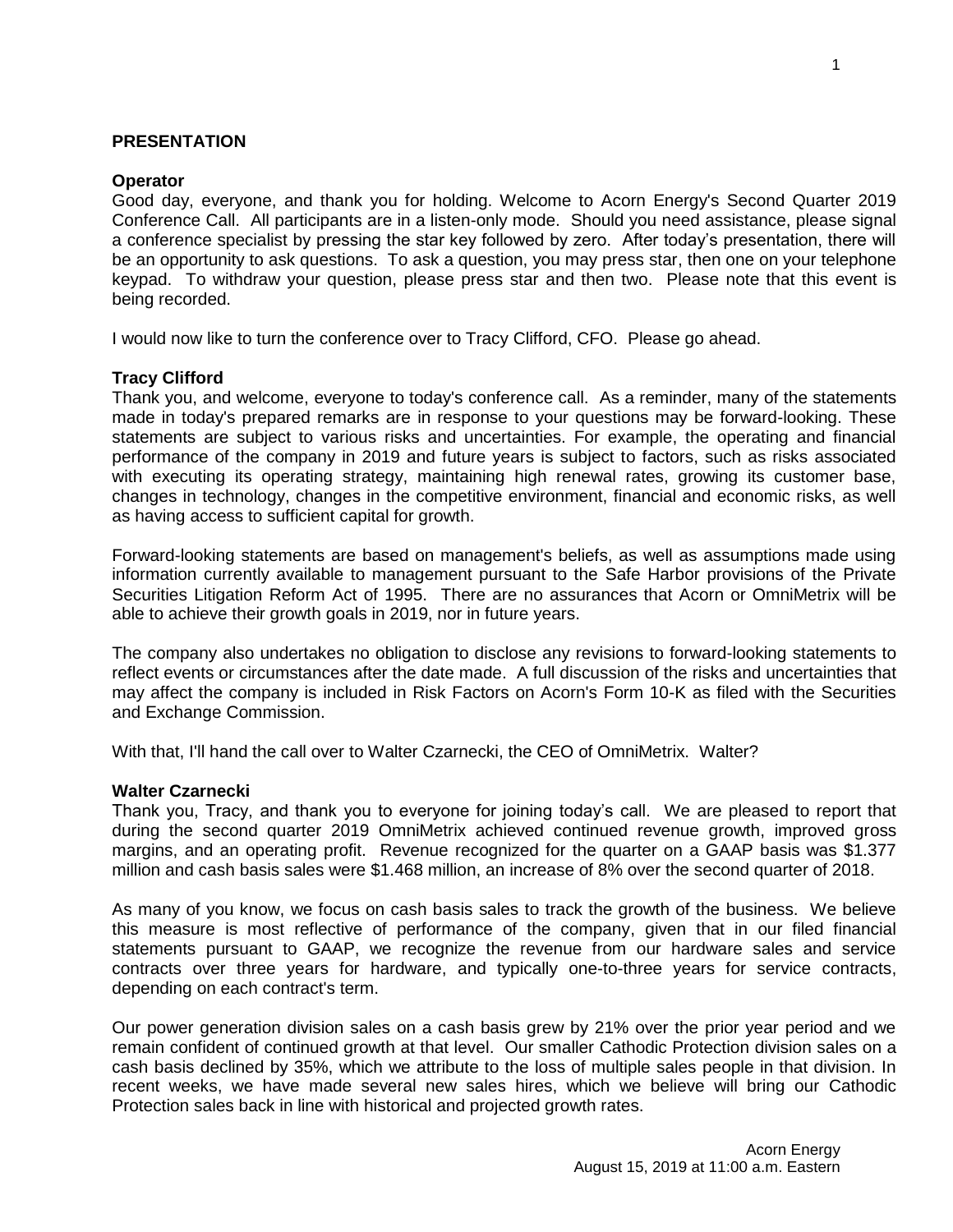Our gross margin increased to 65%, from 60% in the same quarter of the prior year. As discussed during the previous quarter's earnings call, this margin improvement is primarily a result of our strategy to deliver new, innovative hardware and software products to the industrial IoT markets we serve.

As part of that strategy, we continue to ship and install more of our Hero 2 Rectifier Monitors and our AIRGuard industrial air compressor monitors over the quarter. We've received positive customer feedback on both products, which further confirms we are meeting and exceeding the needs of the emerging IoT market, and delivering an excellent customer experience.

Regarding market adoption of IoT technology broadly, we continue to see more industrial companies recognize that IoT is not only a trend that requires their awareness, it must be a key priority for them. For example, last month I met with one of our industrial customers, as I do on a regular basis, and the owner relayed to me that one of his company's top three priorities for 2019 is to integrate IoT and OmniMetrix products into their business. We expect to see this adoption continue in the coming quarters and years.

To hear more about the growth of IoT and our leadership position in it, please join us at the AT&T Business Summit in Dallas, Texas on November 4-7 of 2019. This is AT&T's annual showcase event that attracts over 4,000 technology leaders. I will be speaking on IoT and how we are shaping that market.

I'm happy to discuss these topics further in the question-and-answer section. For anyone interested in learning more about the IoT awareness shift and why we are well-positioned to deploy IoT, I encourage you to visit the blog section of the OmniMetrix website, where my colleagues and I have written more on this subject. Navigate to www.omnimetrix.net/blog, or from the Omni home page, click on the blog section at the top of the screen.

Now, I'd like to turn the call over to our CFO, Tracy Clifford, to review financial highlights.

## **Tracy Clifford**

Thank you, Walter. As you are aware, since February 2018, OmniMetrix has been Acorn's only subsidiary, so 100% of Acorn's revenue was generated by OmniMetrix in the second quarter of 2019. We're pleased to share that OmniMetrix's revenue in 2019 grew 12% to \$1.4 million, driven by a 20% increase in our power generation segment revenue, which was disappointingly offset by a decline in the revenue in our Cathodic Protection or pipeline segment of 8%.

This decline compared to 2Q 2018 to 2Q 2019 was due to the timing of two large orders, and as Walter mentioned, to our sales team being less than 100% staffed during the current year period. Likewise, for the first half of 2019, revenue grew 11% in the aggregate, with 16% growth in the power generation segment offset by a 3% decline in the Cathodic Protection segment.

Higher margin monitoring services revenue grew 22% in 2Q 2019, while hardware revenue was flat compared to the prior year period. The increase in monitoring revenue was driven by a significant increase in monitoring revenue, resulting from the increased number of units being monitored as a result of focused sales initiative on the industrial and commercial markets.

Gross profit grew 22% to \$901,000 in 2Q 2019, significantly exceeding the rate of overall revenue growth. The increase in gross profit compared to the first six months of 2018 were attributable to increased revenue, increased margin on hardware sales, and a more favorable product and sales mix, as monitoring provides a higher gross margin versus hardware sales. As a result, as Walter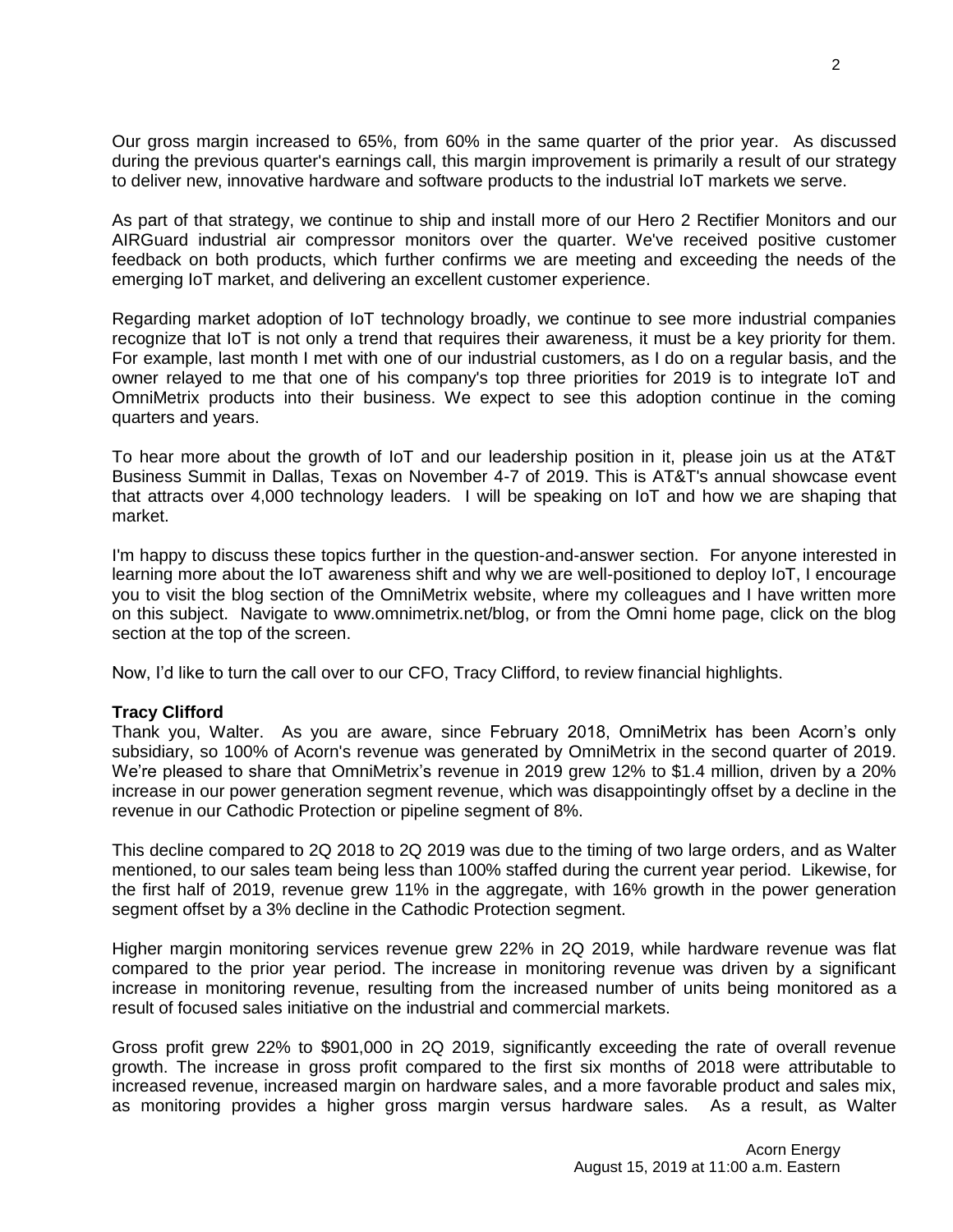mentioned, gross margin improved to 65% in 2Q 2019 versus 60% in 2Q 2018.

Operating expenses of OmniMetrix were 6% higher at \$861,000 in 2Q 2019, compared to \$814,000 in 2Q 2018, primarily due to investments in personnel in IT, customer service, and engineering to strengthen our competitive infrastructure, and some additional R&D spend for continued innovation.

When comparing operating costs from the first quarter to the second quarter of 2019, operating costs were slightly down in the second quarter. We expect that we will have increased operating costs in the future as we invest in the expansion of our sales team and in our IT system.

With revenue and gross profit growing significantly faster than expenses, OmniMetrix reported an operating profit of \$40,000 in 2Q 2019 versus a loss of \$78,000 in 2Q 2018. For the first half of 2Q 2019, OmniMetrix reduced its operating loss by over 90%, to \$12,000 from \$133,000 in the first half of 2018.

With respect to Acorn's consolidated results, Acorn reduced its corporate G&A by nearly 50% to \$243,000 in the second quarter of 2019, reflecting cost reductions, including a material reduction in personnel costs, board fees, and other public company costs over the prior year period.

As a result of growth at OmniMetrix and lower corporate overhead, Acorn's consolidated operating loss decreased 63% to \$203,000 in 2Q 2019 compared to \$544,000 in 2Q 2018. Net loss attributable to Acorn's shareholders improved to \$199,000, or 1% per share in 2Q 2019, compared to \$538,000 or \$0.02 per share in 2Q 2018.

For the first half of 2019, net loss attributable to Acorn's shareholders was \$436,000, or \$0.01 per share versus \$1.8 million or \$0.06 per share in the first half of 2018. First half of 2018 did include a loss of \$829,000, or \$0.03 per share on the sale of Acorn's remaining interest and DSIT. As it relates to our cash flow on a consolidated basis, Acorn used cash of \$423,000 in operating activities during the first half of 2019 versus \$1.9 million used in the first half of 2018. Of that \$423,000 used this year, \$81,000 related to OmniMetrix operations and \$342,000 related to corporate expenses.

As you may recall from our first quarter conference call, we put in place a new accounts receivable line in March of this year with more favorable terms, which allows OmniMetrix greater flexibility to manage cash requirements. We're required to pay interest and service charges on a minimum average monthly balance of \$150,000, regardless of the amount outstanding.

At June 30, 2019, OmniMetrix had \$191,000 outstanding on the credit line and \$312,000 was available to borrow. Acorn had cash and cash equivalents of approximately \$2.9 million, excluding restricted cash of \$304,000, which is currently being held at a bank in Israel, as of June 30, 2019.

As of August 9, after giving effect to the repurchase of the 19% OmniMetrix stake, Acorn had cash and cash equivalents of approximately \$1.577 million, again excluding the \$304,000 of restricted cash.

That includes my review of the results, and now I'll pass the call over to Jan Loeb, Acorn's CEO. Jan?

#### **Jan Loeb**

Thank you, Tracy. On our last call, I mentioned that we had filed for a rights offering and that we were excited about the growth that this additional funding will allow us to pursue. We not only closed that deal before the end of the quarter, raising \$2.4 million in gross proceeds, but also we accomplished the repurchase of 19% of OmniMetrix, which Acorn did not already own. We were able to do this at a price based on the original 2015 transaction plus accrued dividends, which I feel is very beneficial for our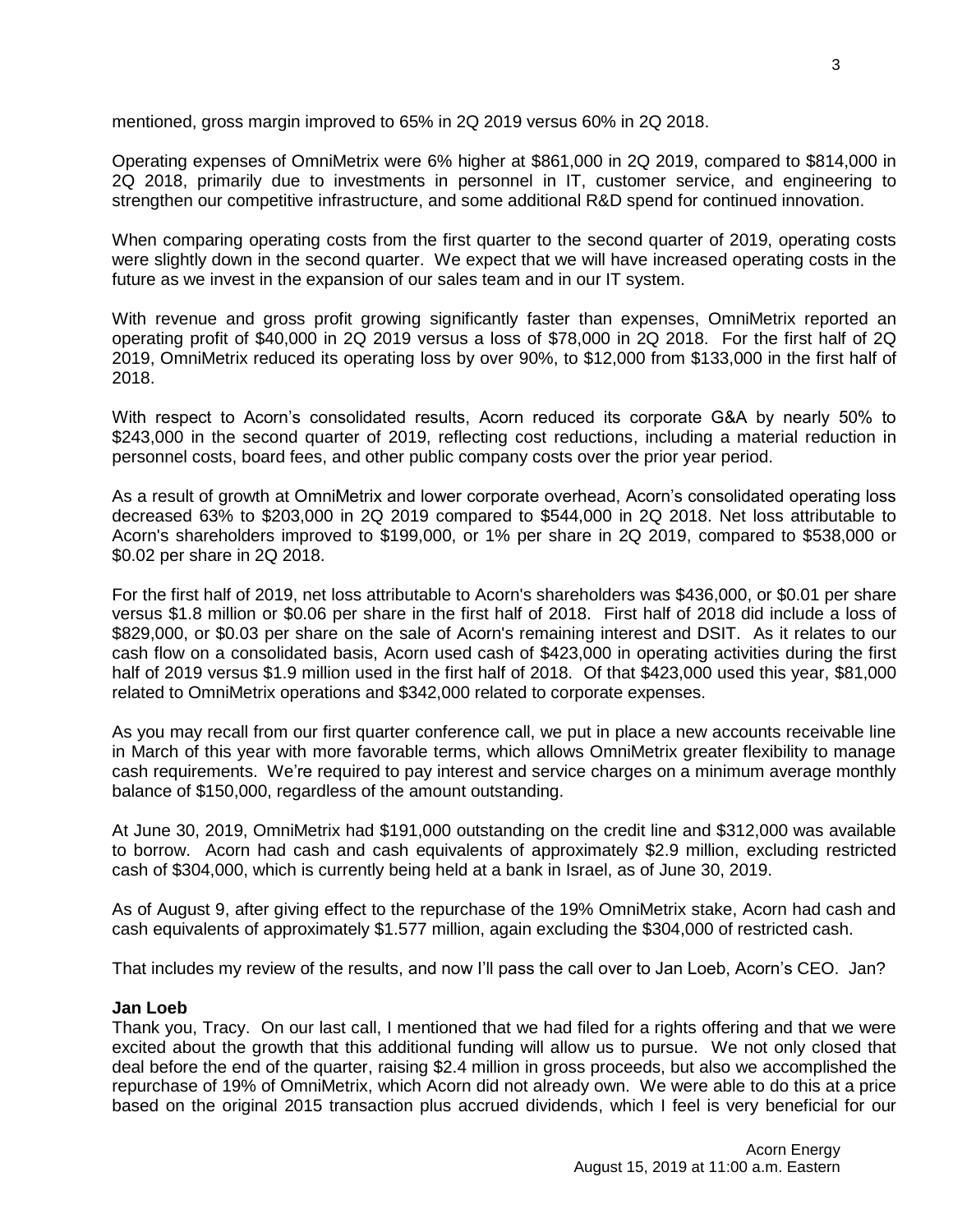shareholders. And an additional benefit is that the remaining funds provide growth capital for our OmniMetrix business, which has been growing, despite being capital constrained, and successfully transitioned to an operating profit in Q2 from an operating loss in Q2 2018.

We will continue to focus on driving top-line growth at OmniMetrix and believe an average growth goal of 20% is attainable for the company going forward, recognizing that we have been below that level in the first half of 2019. Obviously, there will be some variation. We do expect the second half to be stronger, particularly in the December quarter.

We also believe that some of the initiatives we are now implementing will begin to have an impact by Q4. We have mentioned some of these initiatives we are undertaking to support our growth goals, including expanding our sales and marketing efforts, and continuing to invest in next-generation product innovation.

To this end, we do intend to make measured investments in expanding our sales efforts in both of our product segments.

Beyond our plans to expand sales efforts, we will continue to manage our expenses prudently, both at the operating company and at the parent level, while not inhibiting our growth. As you can see in our Q2 results, we have reduced our consolidated net loss by 63% in the past year while continuing to grow the company. We feel strongly that continued top and bottom line improvement is a lever for building shareholder value. The OmniMetrix business, with its strong growth, high margins, and recurring revenue model, provides an excellent opportunity for building such value. We will also consider any opportunistic M&A opportunities that may be value accretive. For example, purchasing the 19% of OmniMetrix at 2015 pricing, which we accomplished on July 1.

We like this business and prefer to own more of it, and we feel this transaction benefits shareholders, particularly now that OmniMetrix is transitioning from operating losses to operating profits. It also makes sense to own all of it to invest in its growth.

With that, I would turn the call back to the operator so we can take questions from investors.

# **QUESTIONS AND ANSWERS**

## **Operator**

Thank you. We will now begin the question-and-answer session. To ask a question, you may press star, then one on your telephone keypad. If you are using a speakerphone, please pick up your handset before pressing the keys. If at any time your question has been addressed and you would like to withdraw your question, please press star, then two. At this time, we will pause momentarily to assemble our roster. And again, if you have a question, please press star, then one.

There are no questions in the queue. This concludes our question-and-answer session.

I would like to turn the conference back over to Jan Loeb for any closing—excuse me, we have one. We have a question in the queue, Michael Zuk from Oppenheimer. Please go ahead.

## **Michael Zuk**

Just to refresh my memory with regard to the efforts going forward to build the business, are our product lines mainly focused on retrofitting existing systems, or do our product lines come into the creation of new systems in the building of new systems? I guess I'm saying, are we an OEM supplier?

## **Jan Loeb**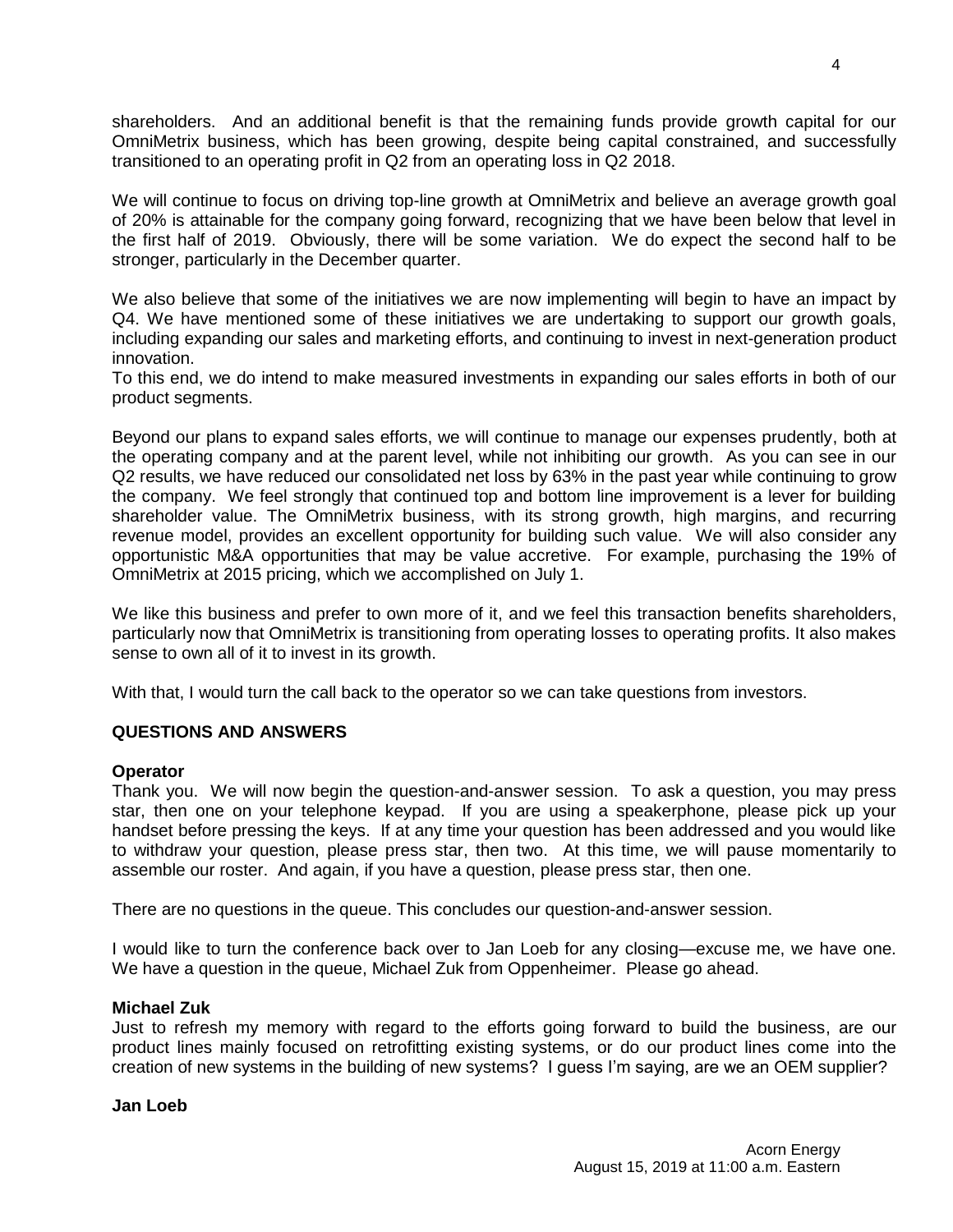Walter, why don't you take that question, please?

# **Walter Czarnecki**

Sure. Good morning, Michael. This is Walter. In both of our divisions we focus on both new construction opportunities, as well as retrofit. So if you look at the power generation market, we are installing monitoring on newly installed generators, as well as older models. And similarly in our Cathodic Protection division, we're installing on existing gas pipelines, as well as new pipeline builds.

# **Michael Zuk**

Can you give us a little bit of a breakdown between the two, is it like 50/50 or 60/40?

# **Walter Czarnecki**

The majority of it is existing, just because of both of those markets have such a large existing installed base of equipment, so there is plenty out there to retrofit. That being said, we focus on the new build as well.

# **Michael Zuk**

And then from the regulatory side, are there increasing regulations with regard to monitoring of these types of the projects?

# **Walter Czarnecki**

Similarly, we are seeing increased regulations on both sides of the business. So on power generation, we are seeing more regulations as it relates to healthcare facilities, and as we've seen over the past couple of years with hospitals and nursing homes and other healthcare facilities losing power at critical times during hurricanes and various weather events, we've seen increased reporting requirements on those facilities to have multiple tiers of backup power ready. And we're playing an active role in doing that, specifically on the reporting side, because these facilities are required by law to put forth various reports that they have in fact met those requirements, and we're currently offering that reporting as a service to our customers and receiving revenue for it.

On the Cathodic Protection side, there have been regulations in place that require various inspections along the pipelines, and that has been one of the key drivers for the business to-date. Everything that we're hearing—in fact, I had a conversation with one of our colleagues just yesterday about this that we're hearing about more regulations expecting to be in place in the months and years ahead. So that remains a key driver for both divisions of the business.

# **Michael Zuk**

Well, thank you for these explanations. It's very helpful to understand the basics of our business and the opportunities going forward, and I appreciate it.

# **Walter Czarnecki**

Great. Thanks.

## **CONCLUSION**

## **Operator**

Again, if you have a question, please press star, then one. There are no other questions in the queue. Therefore, I would like to turn the conference back over to Jan Loeb for any closing remarks.

## **Jan Loeb**

Thank you. Once again, I thank everyone for your interest in Acorn. We genuinely appreciate the